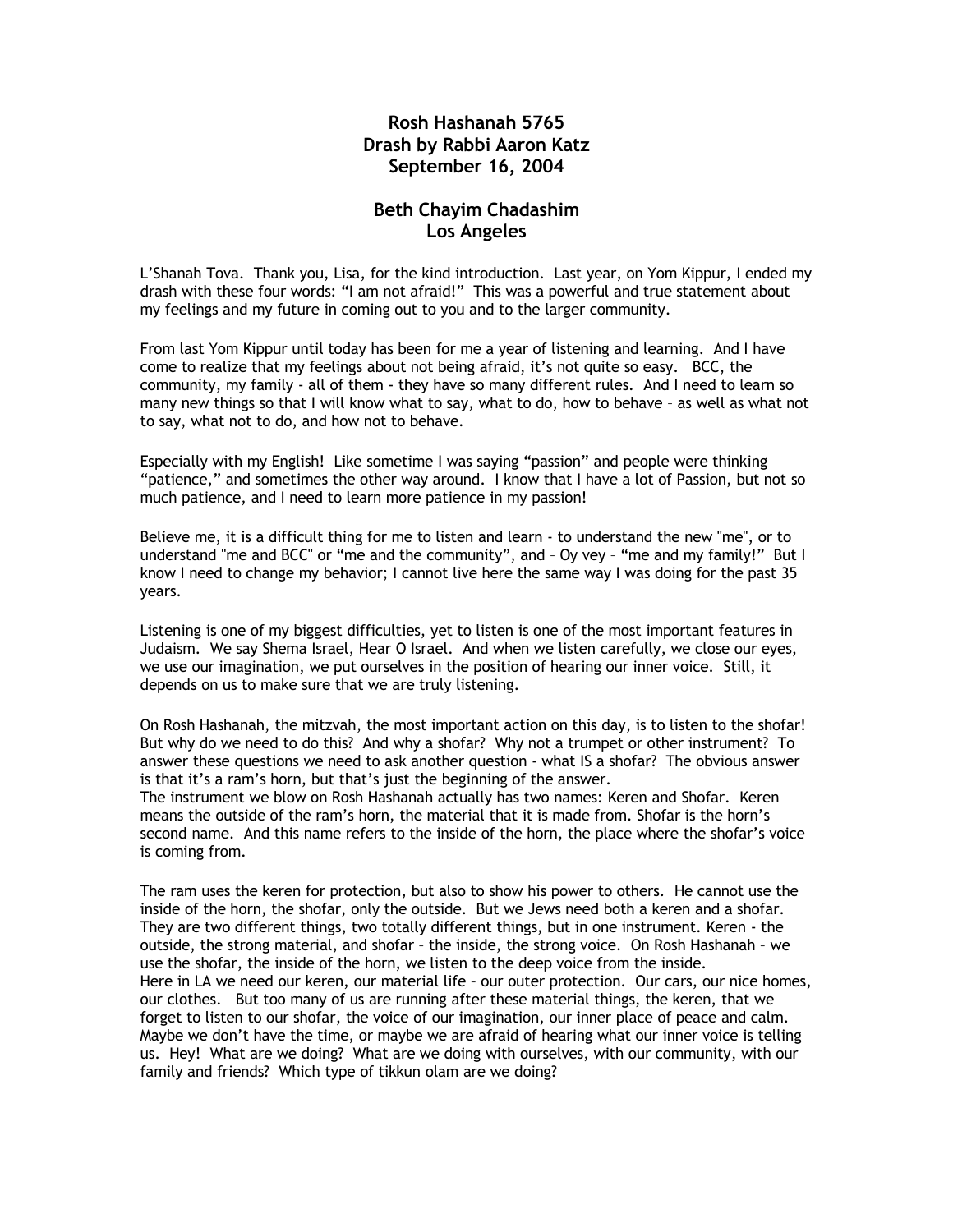Today we are living in a time of big controversies, not only because of the US presidential election, but also the debate in our society, even in our community, about the right of gays to marry. We see a time of greater acceptance, and the possibility of equality. And so, we come to a complicated and difficult question. Why do we need BCC? Why must we have an LGBT synagogue at all? If we want acceptance, then every synagogue, without discrimination, must accept LGBT members! Then why BCC?

Because BCC is BCC! Like the ram's horn, it is both our keren - the place we can feel comfortable and protected, and our shofar - the place to listen to our voice and learn about our tradition. Just as important, and for some of us, perhaps more important, it is the place of "dating," the place where we can meet others like ourselves! We are BCC and BCC is us. Members, the leadership, the clergy - each of us has the responsibility to do our best, so that BCC will continue to become a strong ram's horn. The executive committee, the board of directors, the many BCC committees - all must also understand the needs of our community. They must make it possible to create a fantastic place for the members! And the members, we need you to be more active, to not only come once per year or three hour per year or something like that. We need you to come some Fridays, some Saturdays, attend some cultural, social action, or fun event. And we need you to help plan the classes and parties, the social action programs, the holiday observances and interfaith exchanges.

Look today how many we are! Think what a strong voice we have today!

Today, Rosh Hashanah, is the day that everybody thinks of as the day of judgment, Yom Ha Din! The day when God will decide our future, our days, and our life! A day when everybody is afraid what will the judge decide about me?! But wait - in the Torah, we don't find the idea of Rosh Hashanah as the day of din, of judgment, only as Yom ha Truah, the day to sound the shofar. It was our rabbis in the Talmud; they tell us that Rosh Hashanah is the day when the world is judged.

If so, then what is this legal case that the rabbis say will be judged? Are we the defendant, is God the prosecutor? Wait a moment ... Nobody asked us if we wanted to come here, to this place and this time, with this gender and this sexual orientation. It was God who decided to create us, to give us life. Like our parents, they decided to create us, for whatever reasons they had. They didn't ask us, they just created us! Because of this, parents have an obligation to their children. They must give them an education, and do what they can so their children have the tools for a good and productive life. This is the law!

I say that God also has the responsibility to give us what we need to be a good, productive person. We are coming on this day, on Rosh Hashanah, the anniversary of the creation of the world, to tell God - You created us, You created this world, You have also a responsibility. And God has done this – God has given us the Torah and the mitzvot, the tools we need in order to make for ourselves a good, creative and productive life. God has given to us the possibility to be a "mensch."

In one of the most important Tefillah of this day, the Unatona Tokef, we say "uve shofar gadol itaka, vekol demama daka ishama" .... "The great shofar is sounded, and a still small voice is heard." But if we are blowing the shofar gadol, how and why do we hear kol demama daka? Because on this day we are listening to our inner voice, the voice of our soul. When we hear via the shofar, our soul mishtachrer, becomes free, independent. So we can be who we are.

Nachmanides, he says in his book, "Shaar Hagmul – Gates of Compensation," that on Rosh Hashanah judgment is not how we will be judged after death, not about whether we will go to Gan Eden or Gehenon, but about how we will live our days here and now! And while we are here today, are we afraid? Are we listening to the voice of our inner shofar? From the last Yom Kippur until today, a lot of things have happened... things I need to confess... and now I am afraid!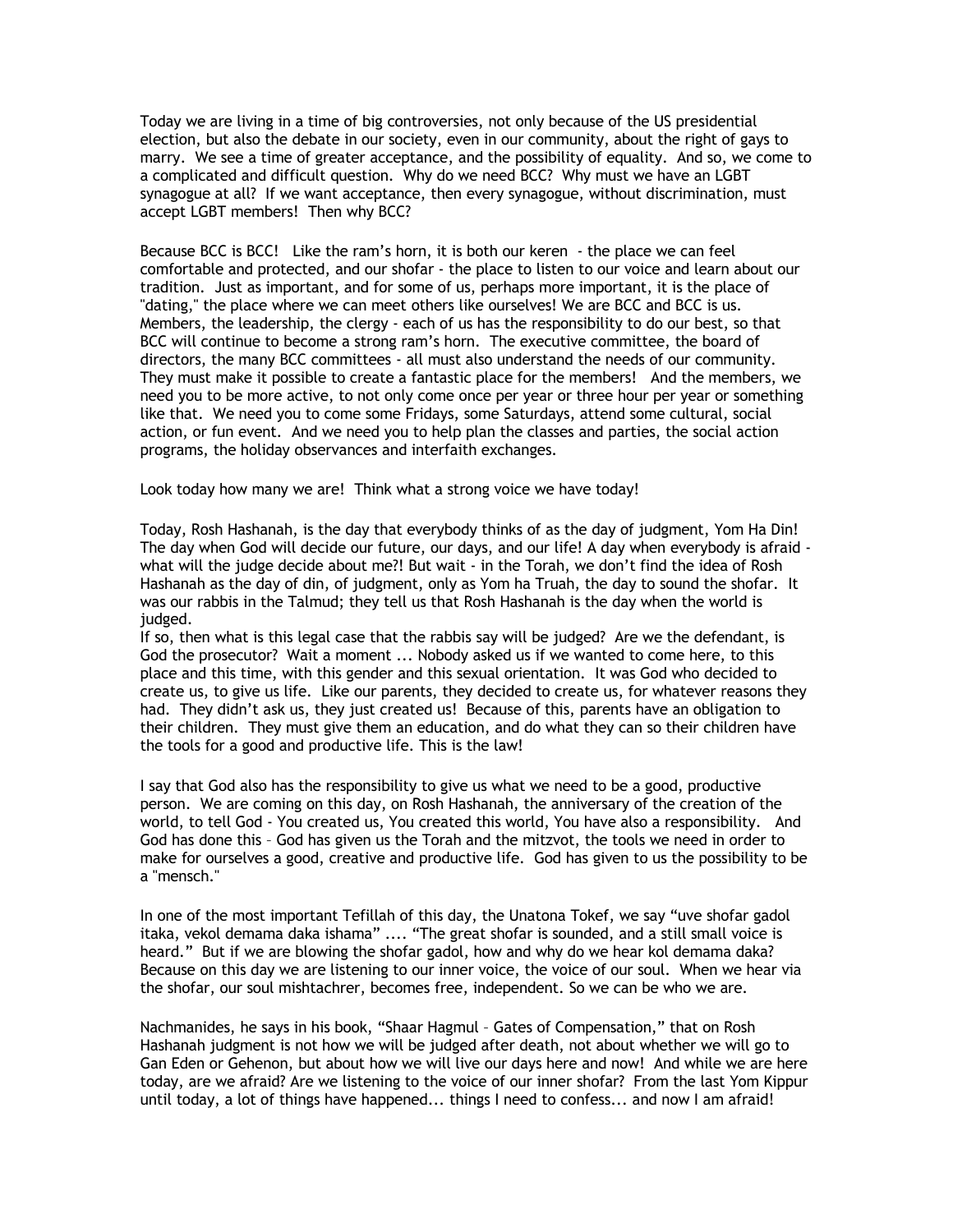## (pause)

Last Purim was the first time that my children were able to visit me in LA. Before their arrival, I was in a panic. Bitya, my oldest daughter, with her son, and my two small children, Tehila and Dael, would be spending several weeks together with me in my new apartment. Oy vey! I was out at BCC, but not to my family. What would I tell them? How would I act with them? What would they think when they saw me in my new life in LA? Was I afraid? Use your imagination.

I decided to be me ... but in the way that I am now. So for the first Shabbat I invited a lot of my BCC friends for Friday night dinner. And I told my children that we would have a nice peaceful Shabbat at home with a lot of my friends, because I really wanted to introduce my "new friends" to them.

My youngster daughter, Tehila, she is 13 years old, and the day before Shabbat she asked me directly, very clearly, "Abba, are you gay???" I was in shock! How did she know to ask me this? I was suddenly very conscious of how I sat and how I used my hands. Was it my manicured nails and highlighted hair? Or was it my leather pants? I didn't dare question her. All I could do was ask her, "What did you say?"

And she answered to me, "Do you love men or women?"

Even if you don't believe that I am a very diplomatic person (pause), this is what I said to her, "Tehila, love is love, and I like to be in love. And I don't see what love has to do with gender, love is love." This was a nice answer, but of course not the correct one; I had run away again...

The next day, when so many of friends were in my home, in the middle of the dinner, Tehila whispers to me, "Abba, all these people, they are gay???"

And I say to her, "Not all of them, but a lot."

Why did she ask me this question? First - because, for her, like for a lot of people, she could only see the stereotype. And now, on Shabbat, she was seeing people like her, like her brothers and her sister - like her mother, but also like her father! Of course, she also asked me this question because she wanted to know the truth about me. But I couldn't tell her the truth. I was afraid.

Tehila wouldn't give up. The next day she told me this: "Abba, you remember my question?" I nodded.

"You know... I don't care, because you are my father and I love you because of that!"

She had given me the answer! My daughter, a 13 year old young lady, she gave me a lesson about life! if you are how you are, be you! Stand tall and be strong outside like a keren, and also listen to your inside voice, listen to your shofar! Be you! Respecting yourself is the most important thing; if we respect our identities, we will receive the respect of the society.

But that was not all. My older daughter, Bitya, on the last day, she told me, "Thank you for the invitation."

I said, "Bitya, I need to thank you!" and she asked me why?

"Because," I said, "You accept me like I am!"

And then she said to me, "Abba, you are our father and that is the point! It's not a question of sexuality, it's a question of personality, of who you are."

You might think that with my children's acceptance, I had nothing more to fear. But there was still one big uncertainty in my life. You see, all this time I'd been living in LA, I was here on my Swedish visitor's visa, which only allowed me to stay in America for 90 days at a time. So every three months, I had to leave the US for a short while before returning. And each time I came through immigration, I became more and more afraid that they wouldn't let me back in, that they'd see how much time I'd already spent here and realize that I wasn't just a tourist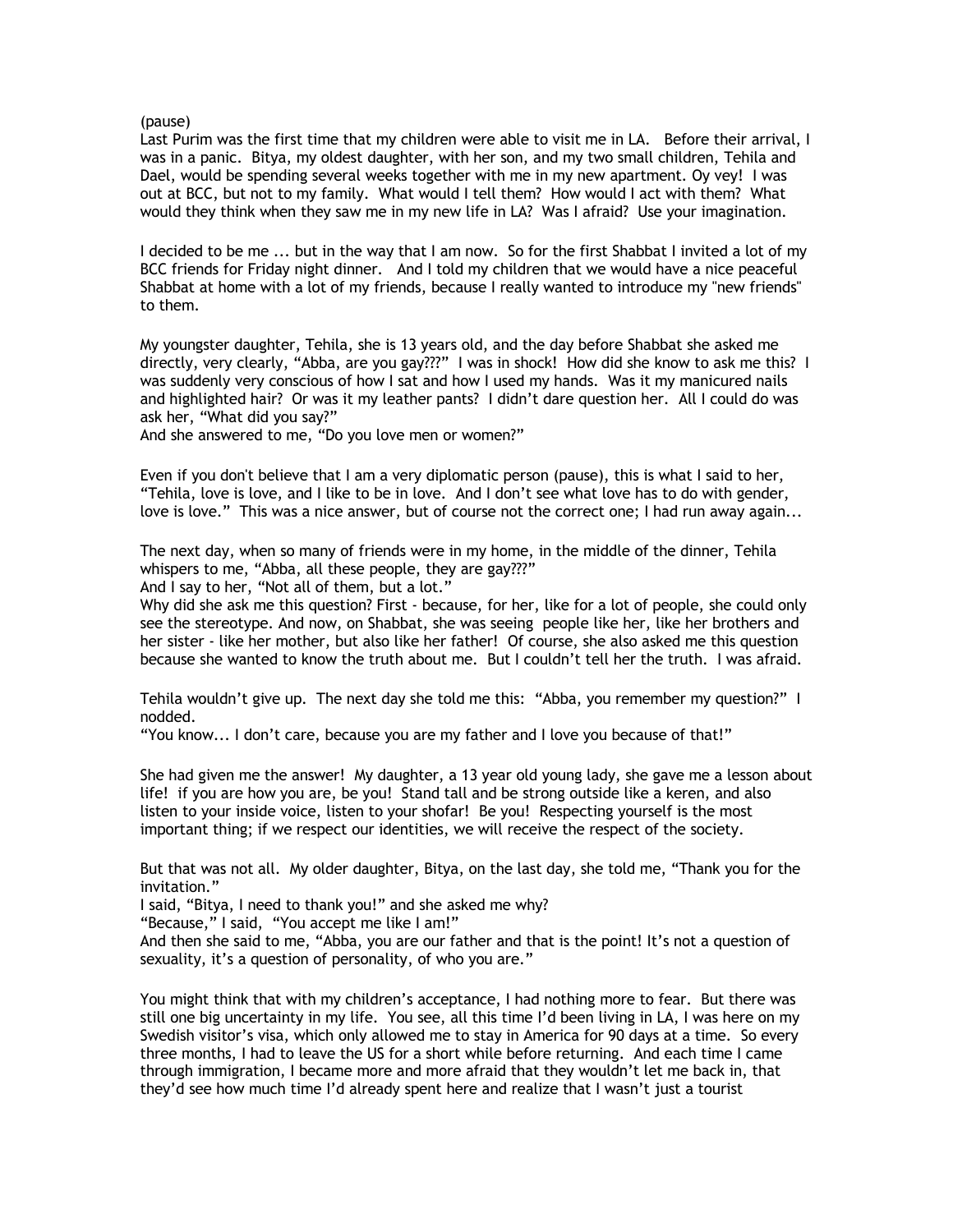anymore. More than anything I wanted to make my new life in LA, but how? After Sept 11, immigration has become very difficult.

But I had emunah; I had faith. God had brought me to LA and BCC, had found me a community where it was possible to live both as a gay man and Jewish one. And it was my BCC community that came to my rescue. Friends and students here discovered that there was such a thing as an R-1 visa for religious workers. If I could find a religious institution to hire me, then I would qualify for this R-1 visa, which would allow me to live and work here for years.

The place I wanted to be was BCC, but how to do that was the question. First, there was no money in the budget for extra staff; second, even if some money was found, what job could I do at BCC? Thirdly, I know my English isn't perfect, and that I'm not the most patient person in the world, especially when I get excited about something. Maybe there would be people at BCC who wouldn't want me working here. Even though I've learned a lot in the years I've been in LA, I was still doing a lot of mistakes! Last and most important, unless Lisa and Fran approved, I could forget the whole thing.

## Was I afraid – what do you think?

But my community came through for me. Lisa and Fran not only approved, they became some of my biggest supporters. Some BCC members made it financially possible for BCC to hire me and the BCC board was willing to take the risk. So together we designed a position for me. I am grateful for the board's and I am proud to have the title, and I love the title, of scholar-inresidence.

But I wasn't safe yet. Now came the truly scary part. I had to return to Sweden and apply for my R-1 visa in person at the American Embassy. There seemed to be 100 forms to fill out, 1000 questions to answer. Proof that I was a rabbi, proof that BCC was an IRS approved religious organization, proof that they were offering me a job that paid enough to support me, proof that I had been a religious worker for the last 2 years.

Oy veh – how was I ever going to explain what I had been doing with my life for the last two years? What would the embassy's reaction be when they read BCC's letter head – the first gay and lesbian synagogue in the world? Would the part-time position BCC offered me be enough to satisfy the INS? Many of my papers were from Israel, in Hebrew. Who would translate them?

If my visa wasn't approved …To make matters worse, I made my plane reservations for Sweden before learning that I needed to make an appointment with the embassy in advance; and by then the earliest available interview was one day before I was scheduled to fly back to LA. Was I afraid? I don't know. But I was very, very nervous.

The first week in Sweden passed quickly. I got my papers translated by the current chief rabbi and caught up with old friends in the Jewish community. I even found the courage to come out to some of them, and was so happy when they welcomed me with open arms. All in all, my time back in Sweden was very nice.

The day of my appointment, I was awake at 5 AM. I had stopped highlighting my hair, and I dressed in my most rabbinical-looking dark suit. My very professional briefcase was full of papers, every kind of supporting document my immigration attorney thought I might need. You see, because hardly anyone qualifies for an R-1 visa, he had never had such a client before.

I arrived at the US Embassy one hour before my appointment, the first of the day at 9 AM. I told myself that this was it – if God truly wanted me to move to LA and live an openly gay and Jewish life, then my visa would be approved. If not … well, then I'd go back to Germany, back to my old professor's job in Berlin. I'd forget about ever working as a rabbi again.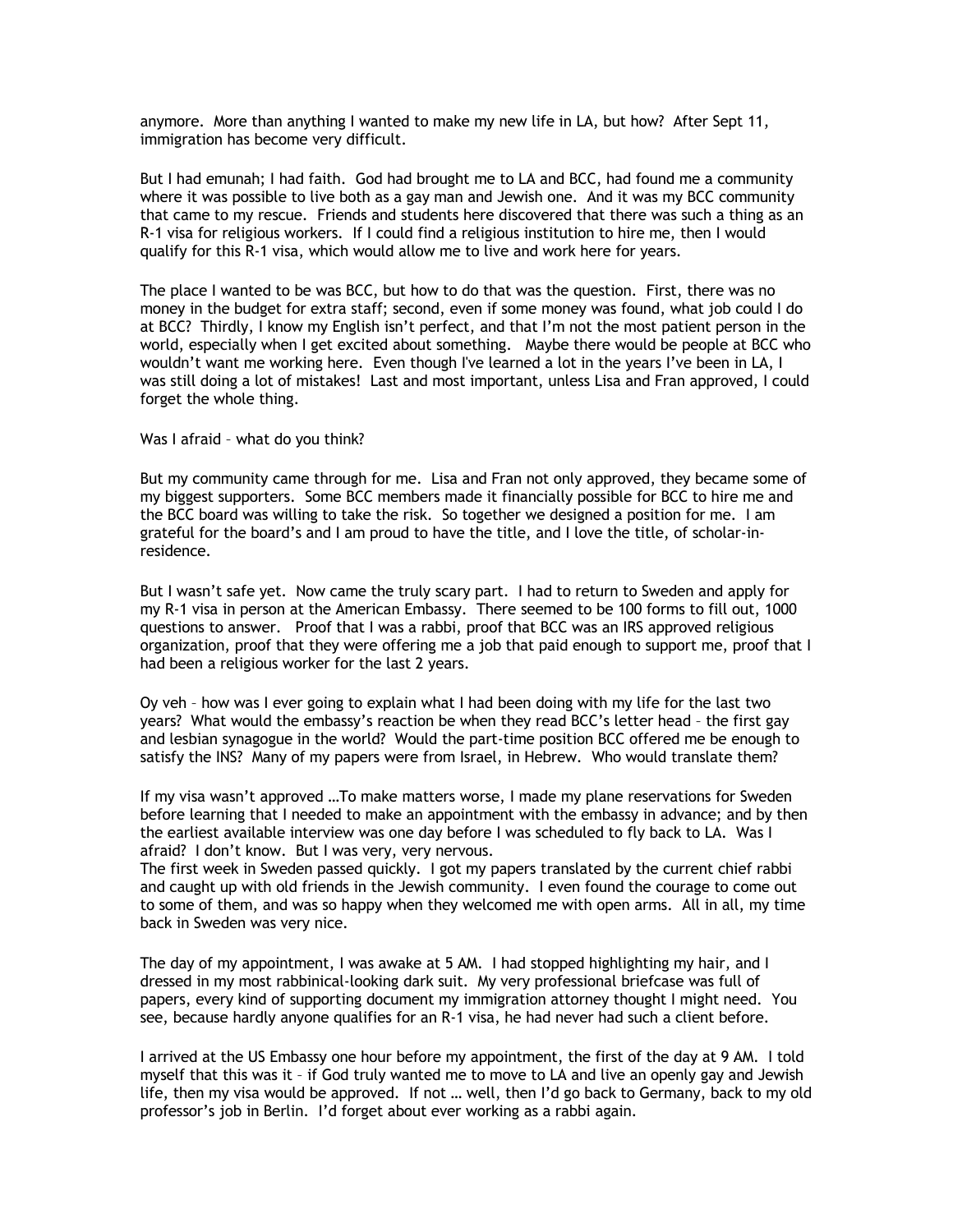My heart was pounding when the receptionist called my name and I stood up to go meet my fate. That's when the miracle happened. The person waiting to interview me was someone who knew me, a woman who had worked at the US Embassy for so long that she remembered me from the many embassy functions I had attended during my 14 years as Chief Rabbi of Sweden. She was so happy to see me again, and so excited that I was going to be working for a synagogue in America. She hardly asked me any questions.

I tried to give her my documents, but she insisted that she didn't need them. All she wanted was my application, and of course, the application fee. Then she asked me when my flight to LA was, and when I said it was the next morining, she told me to come back at 2 PM. My visa would be ready then.

I couldn't believe it. I wandered around Stockholm in a daze, sure that when I returned to the embassy, someone would tell me that there had been a mistake. But there was no mistake. I took my R-1 visa in my trembling hands and went back to my room to pack. On the way I stopped to phone a couple of friends in LA, friends who had been almost as anxious about this interview as I was, friends who would be so happy to hear my news that they wouldn't care that I was calling them at 5 in the morning.

When the security people at the airport asked about my return flight to Sweden, I proudly showed them the visa that meant I didn't need a return ticket. And all the way home – yes, LA is my home now – I kept looking at my new passport, at the first official photo of me without a beard, at the page with my visa on it, the visa that says R-1 worker for Congregation Beth Chadishim. And when I arrived at LAX, dressed in shorts, a tee-shirt and flip-flops that I usually wear when travelling so I can easily pass through security, the guard smiled at me and said, "You're really a rabbi? You don't look like a rabbi."

So starting this month I am Scholar-in-Residence for BCC! But I am still afraid. I am afraid that I will not be good enough, that I won't meet your expectations! Our Rabbi Lisa, she is teaching me, and directing me in such a way that my work here will be successful. We are working very hard to create Ohr Chayim, a place of learning for us and for our new generation.

When God give us the blessing before we entered the land of Israel the torah says: "ki et asher yheshno po imanu omed hayom lifnei G' ve et asher einenu po imanu hayom" .... God makes the covenant "with both those who are standing here with us this day before God and with those who are not with us here this day." If this text sounds familiar it's because we read it on the Shabbat before Rosh Hashanah, and here at BCC we will read it again on Yom Kippur. Those who are not standing with us this day are the next generation, our children, and those LGBT people who have not come yet and need our support. We need to work not only for us, but for them too, because we have a responsibility to them.

This Rosh Hashanah, some of my children they are here in the congregation - my older daughter Bitya, with her husband Tzvi and my grandson Ben, and my middle son David, who is in the Israeli Army. I am very proud of you! I am very lucky to have all of you! I know that the life was and is difficult, but that is life! My grandfather always told us, "Enjoy the life! Because this is the secret of life!" I am happy to have all of you with me here at BCC, and so proud that you accept me, accept my friends and accept my community.

When I asked my children if they had any questions for me, Bitya wanted to know if I was dating someone, if I'd found a potential partner yet, and how he is. I tell her that I'm still looking. My son-in-law asked me if BCC is a Reform synagogue, and when I answered him that it is, he says, "Then the rabbi must be a woman and a lesbian and also playing the guitar." So I tell him that he is correct, except that the one who plays the guitar is our Chazzan, Fran. And he says, "I knew it!"